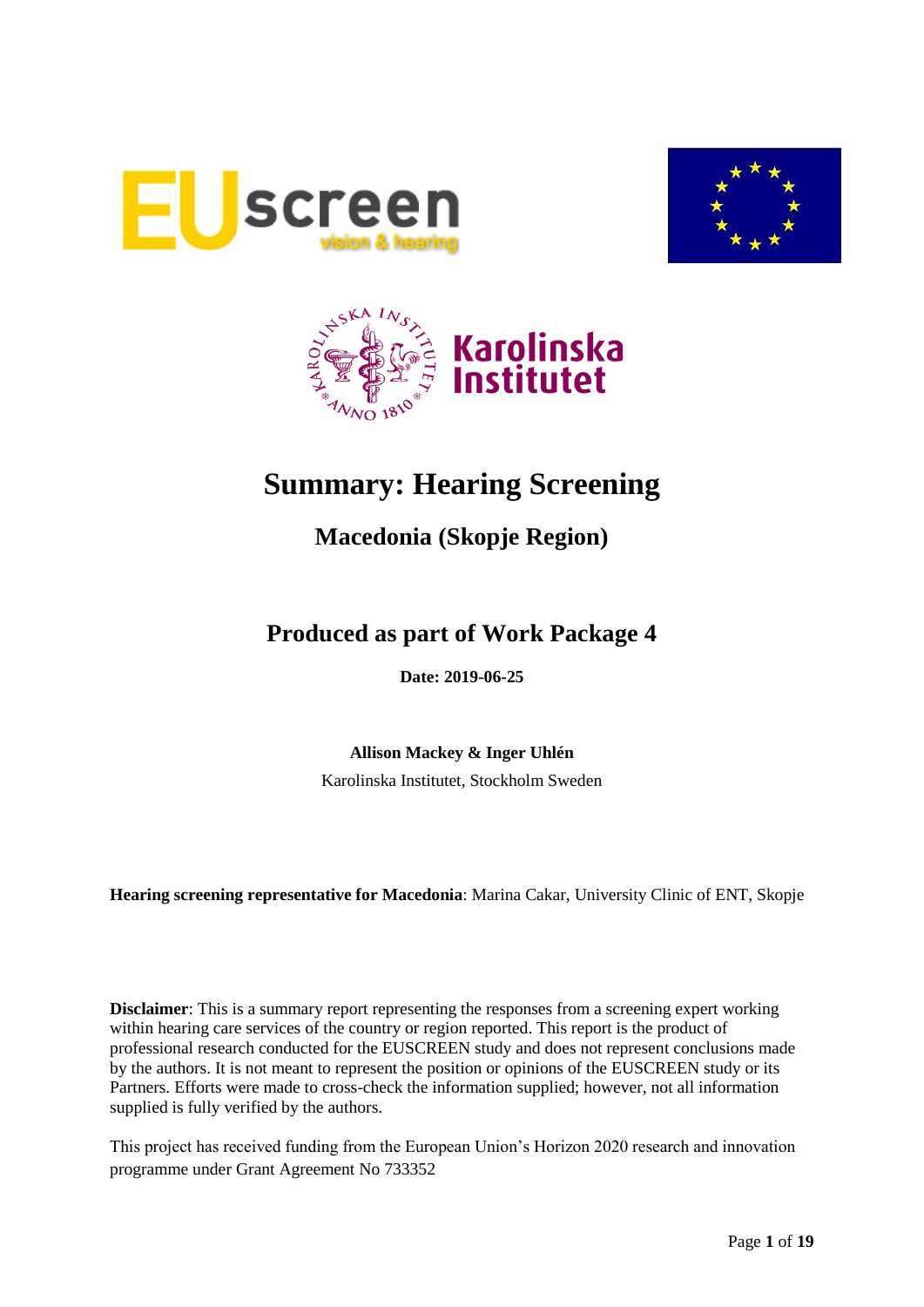

## **Table of Contents**

| 1.   |  |
|------|--|
| 2.   |  |
| 3.   |  |
| 3.1. |  |
| 3.2. |  |
| 3.3. |  |
| 4.   |  |
| 5.   |  |
| 5.1. |  |
| 5.2. |  |
| 5.3. |  |
| 5.4. |  |
| 6.   |  |
| 6.1. |  |
| 6.2. |  |
| 6.3. |  |
| 7.   |  |
| 7.1. |  |
| 7.2. |  |
| 7.3. |  |
| 8.   |  |
| 8.1. |  |
| 8.2. |  |
| 8.3. |  |
| 8.4. |  |
| 8.5. |  |
| 8.6. |  |
| 9.   |  |
| 9.1. |  |
| 9.2. |  |
| 9.3. |  |
| 9.4. |  |
| 10.  |  |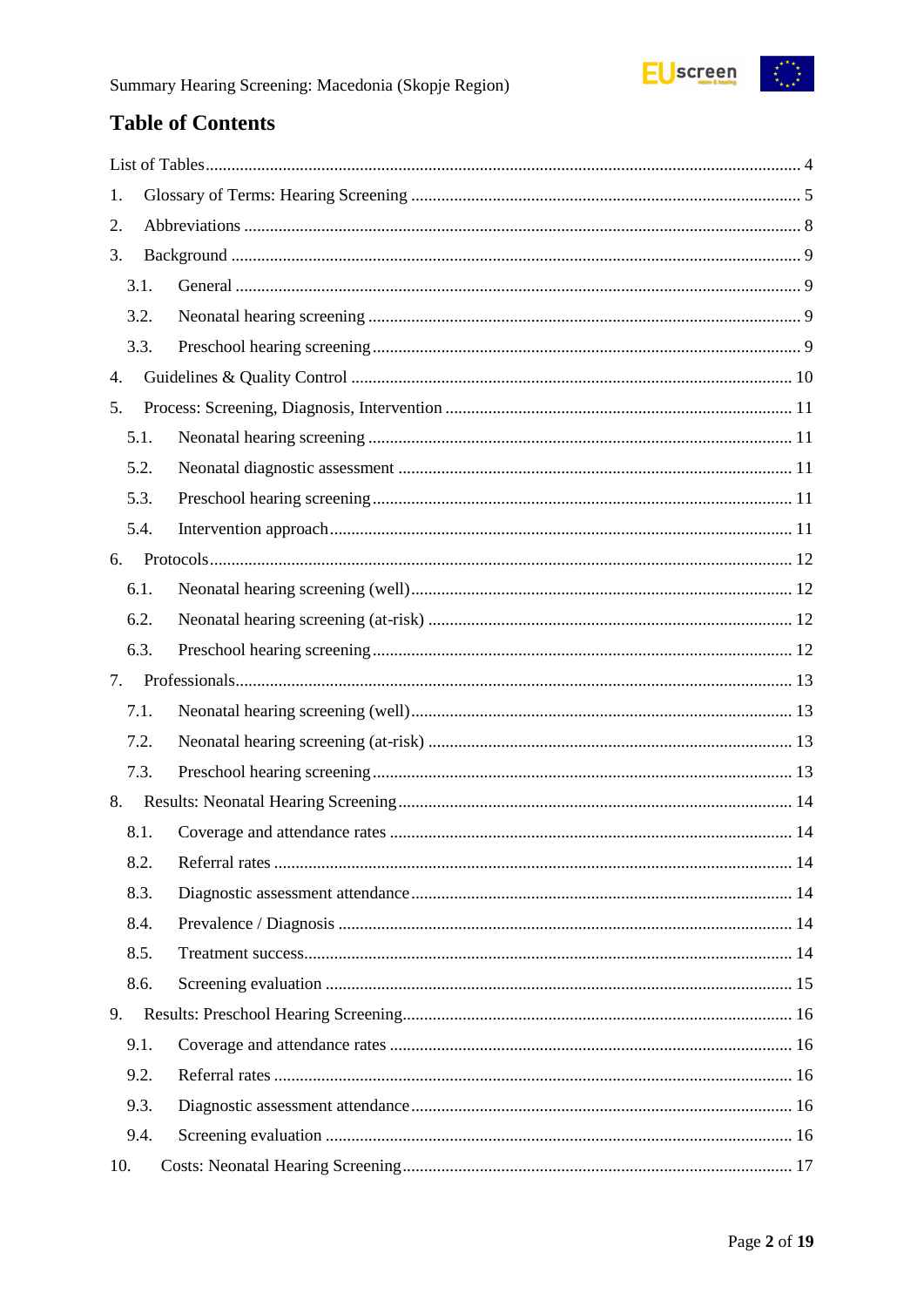

### Summary Hearing Screening: Macedonia (Skopje Region)

| 10.1. |  |
|-------|--|
| 10.2. |  |
| 10.3. |  |
| 10.4. |  |
| 10.5. |  |
| 10.6. |  |
| 11.   |  |
| 11.1. |  |
| 11.2. |  |
| 11.3. |  |
| 11.4. |  |
| 12.   |  |
|       |  |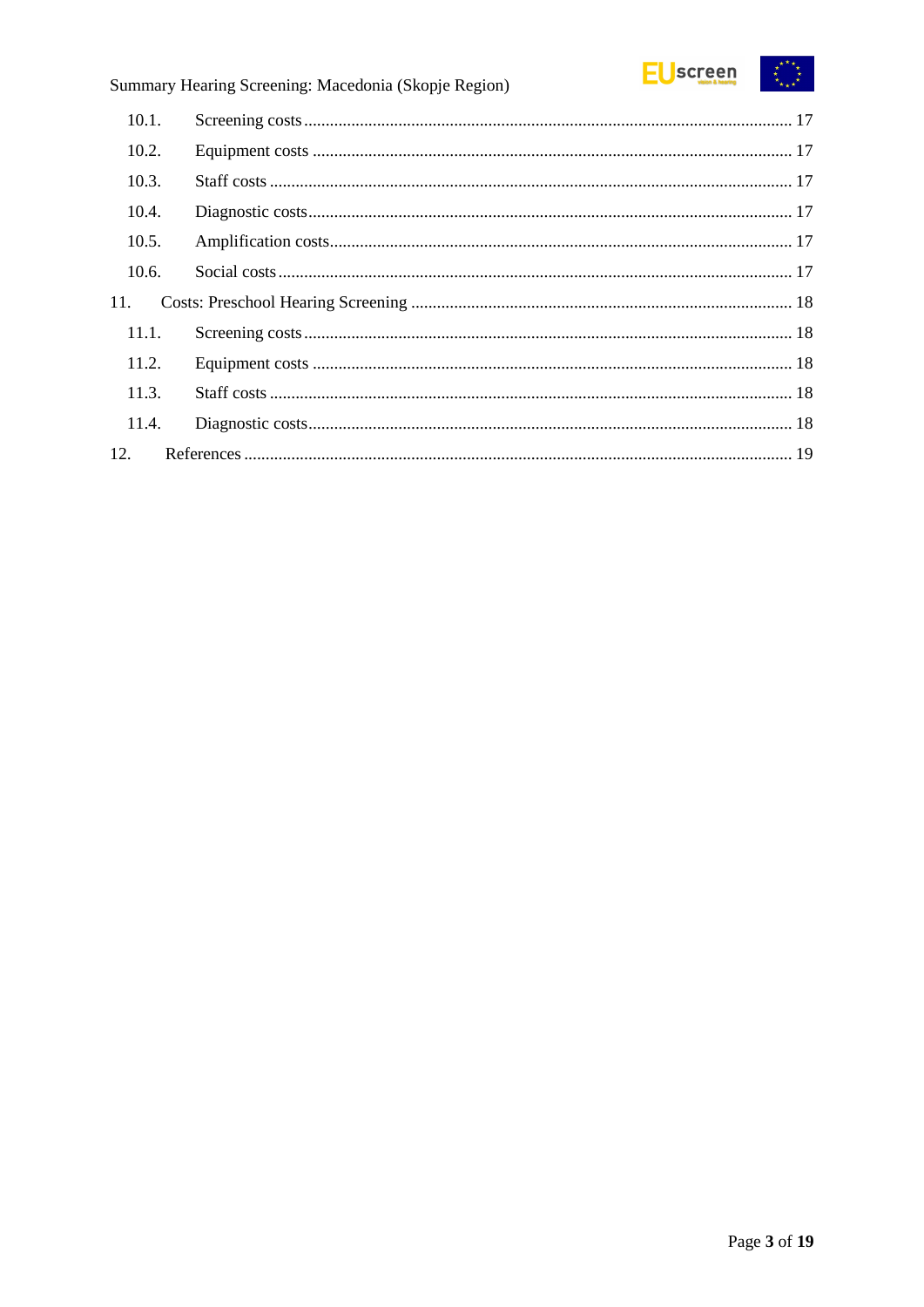

## <span id="page-3-0"></span>**List of Tables**

| Table 3: Prevalence rates (per 1000) of permanent neonatal hearing loss in Skopje, Macedonia |  |
|----------------------------------------------------------------------------------------------|--|
|                                                                                              |  |
| Table 4: Prevalence rates (per 1000) of permanent neonatal hearing loss in Skopje, Macedonia |  |
|                                                                                              |  |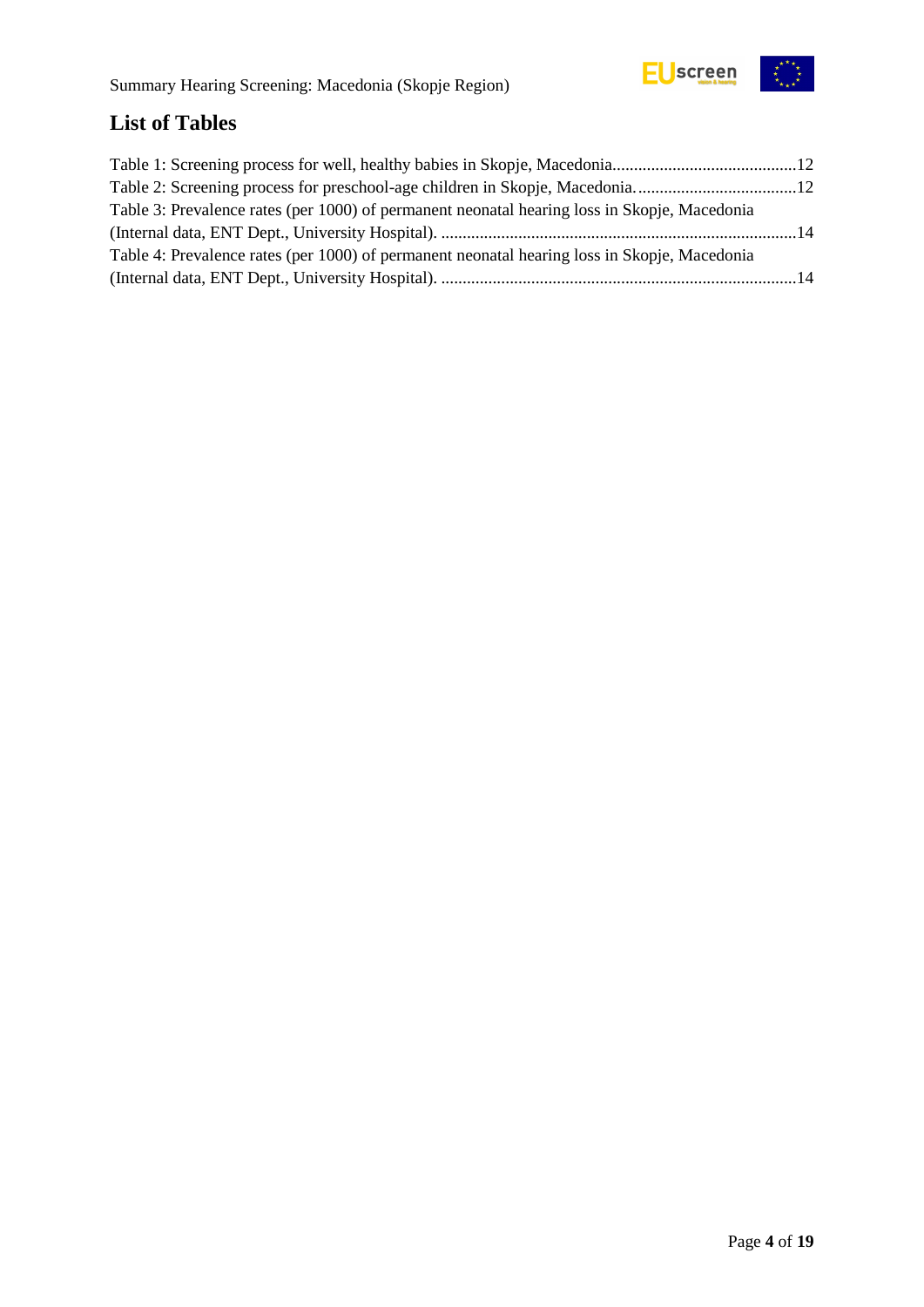

## <span id="page-4-0"></span>**1. Glossary of Terms: Hearing Screening**

| <b>Abnormal test result</b>                     | A test result where a normal "pass" response could not be detected under<br>good conditions. The result on screening equipment may indicate "no<br>response," "fail," or "refer."                                                                                                                                                                                                                                                                                                                                                                                                                                                                                                                                                                                |  |  |  |  |
|-------------------------------------------------|------------------------------------------------------------------------------------------------------------------------------------------------------------------------------------------------------------------------------------------------------------------------------------------------------------------------------------------------------------------------------------------------------------------------------------------------------------------------------------------------------------------------------------------------------------------------------------------------------------------------------------------------------------------------------------------------------------------------------------------------------------------|--|--|--|--|
| <b>Attendance rate</b>                          | The proportion of all those invited for screening that are tested and receive<br>a result,<br>Invited for screening includes all those that are offered the<br>screening test.<br>Tested and receive a result could be a "pass" or "fail".<br>Attendance rate provides information on the willingness of families to<br>participate in screening.                                                                                                                                                                                                                                                                                                                                                                                                                |  |  |  |  |
| <b>Attendance rate in</b><br>first year of life | See definition of Attendance rate.<br>The calculation cut-off is after one year of life.                                                                                                                                                                                                                                                                                                                                                                                                                                                                                                                                                                                                                                                                         |  |  |  |  |
| <b>Compliance with</b>                          | The percentage of those who are referred from screening to a diagnostic<br>assessment that actually attend the first diagnostic assessment.                                                                                                                                                                                                                                                                                                                                                                                                                                                                                                                                                                                                                      |  |  |  |  |
| referral (percentage)                           | Percentage of compliance provides information on the willingness of<br>families to attend the diagnostic assessment after referral from screening.                                                                                                                                                                                                                                                                                                                                                                                                                                                                                                                                                                                                               |  |  |  |  |
| <b>Coverage</b>                                 | The proportion of those eligible for screening that are tested and receive a<br>result within a specific time.<br>Eligible for screening includes those within the population that are<br>covered under the screening or health care program.<br>Tested and receive a result could be a "pass" or "refer to<br>diagnostic assessment".<br>Specific time can be defined, such as 1 month after birth, 3 months<br>after birth, etc.<br>Coverage provides information on the overall effectiveness and timeliness<br>of a complete screening programme.<br>Factors such as being offered screening, willingness to participate, missed<br>screening, ability to complete the screen, and ability to document the<br>screening results will influence the coverage. |  |  |  |  |
| Coverage in first<br>year of life               | See definition of Coverage.<br>The specific time is pre-defined as within the first year of life.<br>In other words, the coverage is the proportion of those eligible for<br>screening that complete the screening sequence to a final result within the<br>first year of life.                                                                                                                                                                                                                                                                                                                                                                                                                                                                                  |  |  |  |  |
| <b>False negatives</b>                          | The percentage of infants/children with a hearing loss (defined by the<br>target condition) that receive a result of "pass" during screening.                                                                                                                                                                                                                                                                                                                                                                                                                                                                                                                                                                                                                    |  |  |  |  |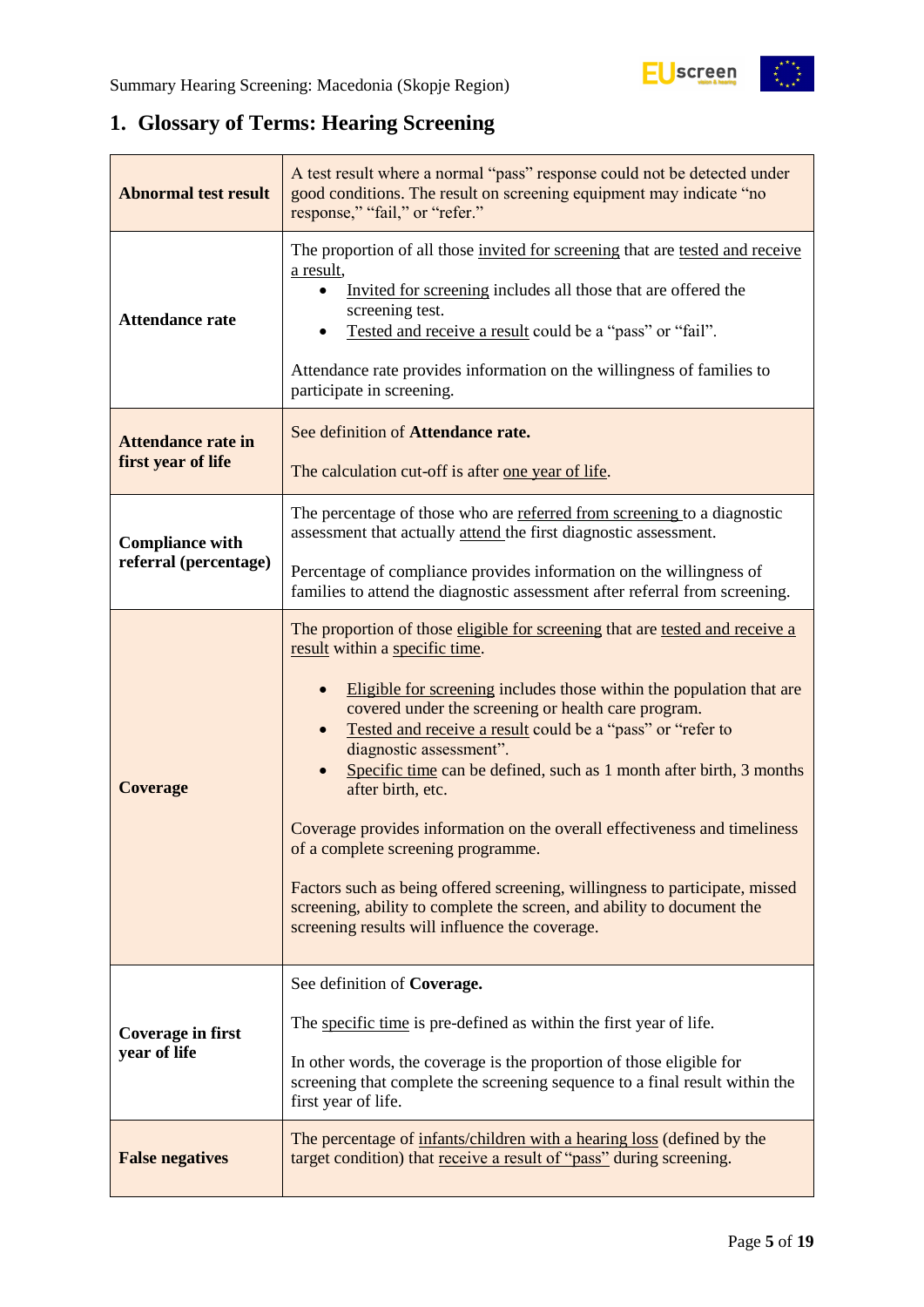

|                                                                                                                                                                                                         | Example: If 100 infants with hearing loss are screened, and 1 infant passes<br>the screening, the percentage of false negatives is 1%.                                                                 |  |  |  |  |
|---------------------------------------------------------------------------------------------------------------------------------------------------------------------------------------------------------|--------------------------------------------------------------------------------------------------------------------------------------------------------------------------------------------------------|--|--|--|--|
|                                                                                                                                                                                                         | The percentage of infants/children with normal hearing that receive a<br>result of "fail" from the final screening test.                                                                               |  |  |  |  |
| <b>False positives</b>                                                                                                                                                                                  | Example: If 100 infants with normal hearing are screened, and 3 infants<br>fail the screening and are referred for diagnostic assessment, the<br>percentage of false positives is 3%.                  |  |  |  |  |
| <b>Guidelines</b>                                                                                                                                                                                       | Recommendations or instructions provided by an authoritative body on the<br>practice of screening in the country or region.                                                                            |  |  |  |  |
| <b>Hearing screening</b><br>professional                                                                                                                                                                | A person qualified to perform hearing screening, according to the practice<br>in your country or region.                                                                                               |  |  |  |  |
| <b>Inconclusive test</b><br>result                                                                                                                                                                      | A test result where a normal "pass" response could not be detected due to<br>poor test conditions.                                                                                                     |  |  |  |  |
| <b>Invited for screening</b>                                                                                                                                                                            | Offered screening.                                                                                                                                                                                     |  |  |  |  |
| An indication of the effectiveness or performance of screening, such as a<br><b>Outcome of hearing</b><br>measurement of coverage rate, referral rate, number of infants detected,<br>screening<br>etc. |                                                                                                                                                                                                        |  |  |  |  |
| <b>Permanent hearing</b>                                                                                                                                                                                | A hearing impairment that is <i>not</i> due to a temporary or transient condition<br>such as middle ear fluid.                                                                                         |  |  |  |  |
| loss                                                                                                                                                                                                    | Permanent hearing loss can be either sensorineural or permanent<br>conductive.                                                                                                                         |  |  |  |  |
| <b>Positive predictive</b>                                                                                                                                                                              | The percentage of infants/children referred from screening who have a<br>confirmed hearing loss, as described by your protocol or guideline and<br>indicated in the Target Condition (see definition). |  |  |  |  |
| value                                                                                                                                                                                                   | For example, if 100 babies are referred from screening for diagnostic<br>assessment and 90 have normal hearing while 10 have a confirmed hearing<br>loss, the positive predictive value would be 10%.  |  |  |  |  |
| Preschool or<br>(pre)school children                                                                                                                                                                    | All children between 3-6 years of age.                                                                                                                                                                 |  |  |  |  |
| <b>Preschool or</b>                                                                                                                                                                                     | Screening that takes place during the time children are between 3-6 years<br>of age.                                                                                                                   |  |  |  |  |
| (pre)school screening                                                                                                                                                                                   | This refers to <i>any</i> hearing screening during this age. The location of the<br>screening is irrelevant to the definition.                                                                         |  |  |  |  |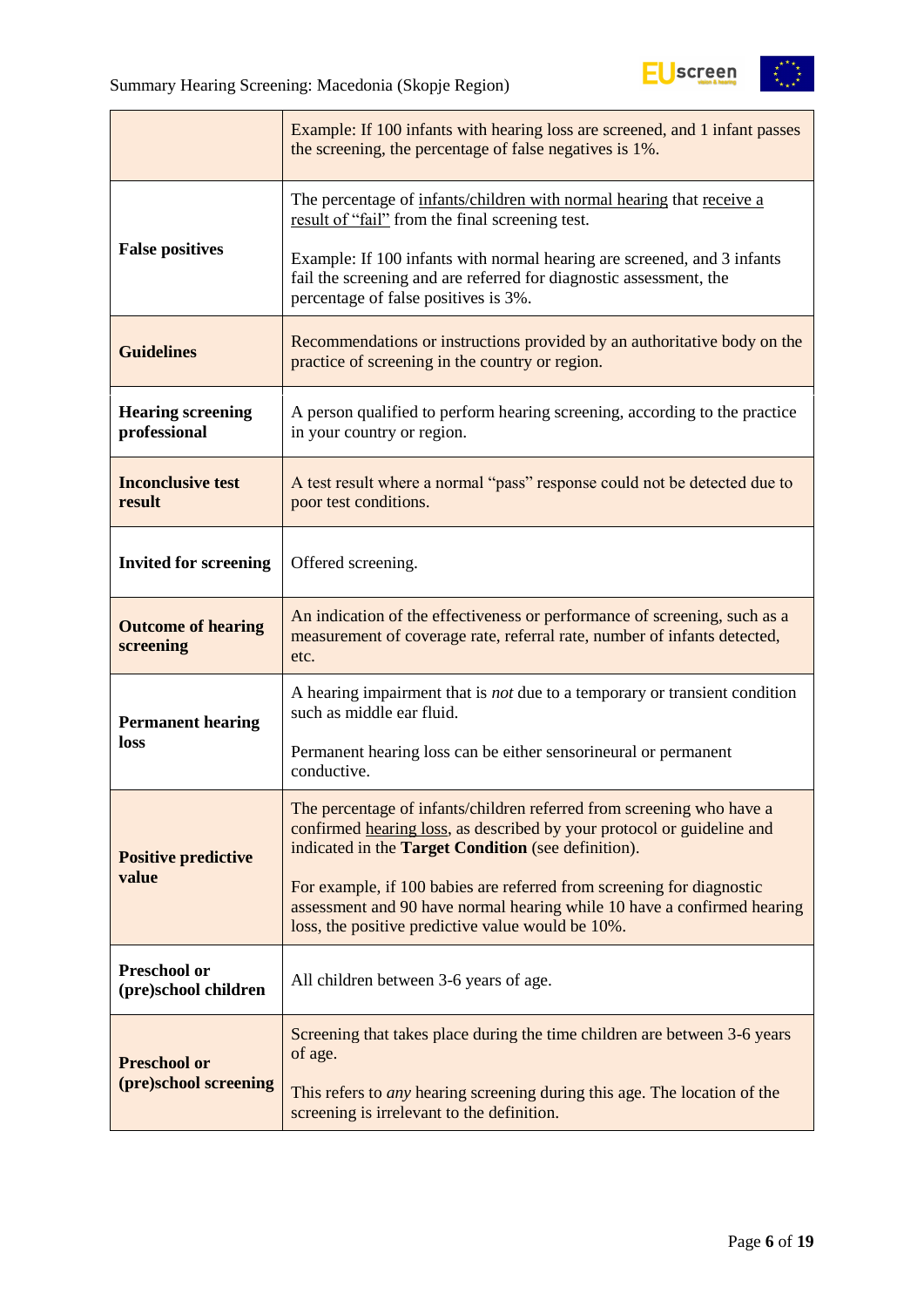

| <b>Prevalence</b>           | The number or percentage of individuals with a specific disease or<br>condition. Prevalence can either be expressed as a percentage, proportion,<br>or as the value per 1000 individuals within the same demographic.                                                                                                                                      |  |  |  |  |
|-----------------------------|------------------------------------------------------------------------------------------------------------------------------------------------------------------------------------------------------------------------------------------------------------------------------------------------------------------------------------------------------------|--|--|--|--|
| <b>Programme</b>            | An organized system for screening, which could be based nationally,<br>regionally or locally.                                                                                                                                                                                                                                                              |  |  |  |  |
| <b>Protocol</b>             | Documented procedure or sequence for screening, which could include<br>which tests are performed, when tests are performed, procedures for<br>passing and referring, and so forth.                                                                                                                                                                         |  |  |  |  |
| <b>Quality assurance</b>    | A method for checking and ensuring that screening is functioning<br>adequately and meeting set goals and benchmarks.                                                                                                                                                                                                                                       |  |  |  |  |
| Referral criteria           | A pre-determined cut-off boundary for when an infant/child should be re-<br>tested or seen for a diagnostic assessment.                                                                                                                                                                                                                                    |  |  |  |  |
|                             | For example, referral criteria may be "no response" at 35 dB nHL.                                                                                                                                                                                                                                                                                          |  |  |  |  |
| <b>Risk babies / Babies</b> | All infants that are considered to be at-risk or have risk-factors for hearing<br>loss according to the screening programme.                                                                                                                                                                                                                               |  |  |  |  |
| at-risk                     | Two common risk factors are admission to the neonatal-intensive care unit<br>(NICU) or born prematurely. However, other risk factors for hearing loss<br>may also be indicated in the screening programme.                                                                                                                                                 |  |  |  |  |
|                             | The percentage of infants/children with hearing loss that are identified via<br>the screening program.                                                                                                                                                                                                                                                     |  |  |  |  |
| <b>Sensitivity</b>          | For example, if 100 babies with hearing loss are tested, and 98 of these<br>babies are referred for diagnostic assessment while 2 pass the screening,<br>the sensitivity is 98%.                                                                                                                                                                           |  |  |  |  |
|                             | The percentage of infants/children with normal hearing that pass the<br>screening.                                                                                                                                                                                                                                                                         |  |  |  |  |
| <b>Specificity</b>          | For example, if 100 babies with normal hearing are tested, and 10 of these<br>babies are referred for diagnostic assessment and 90 pass the screening, the<br>specificity is 90%.                                                                                                                                                                          |  |  |  |  |
| <b>Target condition</b>     | The hearing loss condition you are aiming to detect via your screening<br>programme. This includes:<br>The laterality of the condition, whether the program aims to detect<br>$\bullet$<br>both unilateral and bilateral hearing loss or just bilateral hearing<br>loss.<br>The severity of the condition, whether the program aims to detect<br>$\bullet$ |  |  |  |  |
|                             | hearing $loss \ge 30$ dB HL, $\ge 35$ dB HL, $\ge 40$ dB HL or $\ge 45$ dB HL                                                                                                                                                                                                                                                                              |  |  |  |  |
| <b>Well, healthy babies</b> | Infants who are <i>not</i> admitted into the NICU or born prematurely.<br>Well, healthy babies may or may not have additional risk factors for<br>hearing loss, according to the procedures indicated in the specific<br>screening programme.                                                                                                              |  |  |  |  |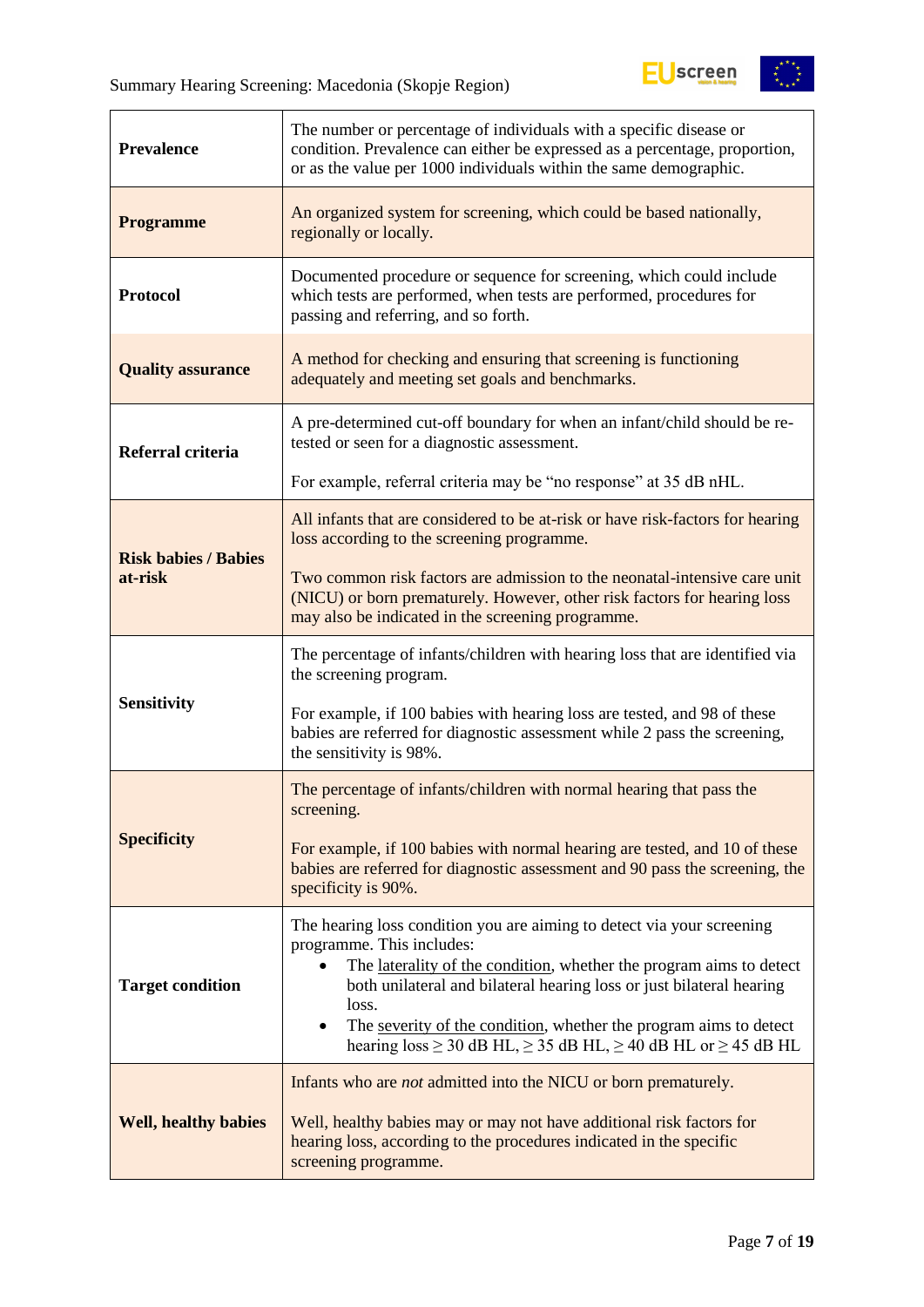

### <span id="page-7-0"></span>**2. Abbreviations**

- ABR auditory brainstem response
- aABR automatic auditory brainstem response
- ANSD auditory neuropathy spectrum disorder
- ASSR auditory steady-state response
- CI cochlear implant
- CMV cytomegalovirus
- dB HL decibel hearing level
- dB nHL decibel normalized hearing level
- dB SNR decibel signal-to-noise ratio
- DPOAE distortion product otoacoustic emissions
- HA hearing aid
- NICU neonatal intensive care unit
- OAE otoacoustic emissions
- TEOAE transient-evoked otoacoustic emissions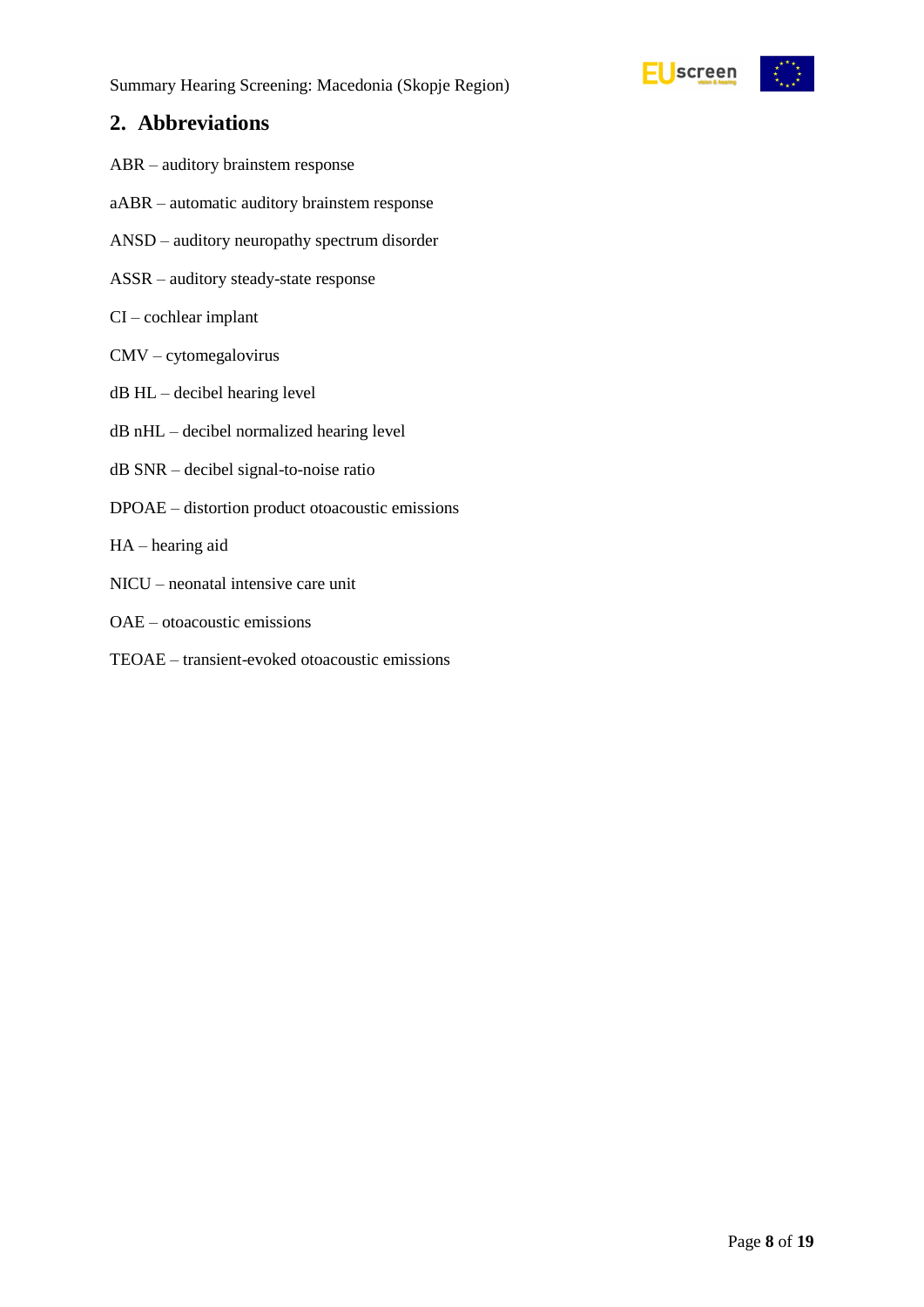

### <span id="page-8-0"></span>**3. Background**

In Macedonia, hearing screening is implemented and organized regionally. The following report contains information with regards to status of hearing screening in the region of Skopje in Macedonia.

#### <span id="page-8-1"></span>**3.1. General**

Macedonia has a total area of 25 713 km<sup>2</sup> with an estimated population of 2 073 703 in 2016. Skopje region has an area of 1818 km<sup>2</sup> with an estimated population of 624 585 in 2016 (State Statistical Office, 2018).

In Macedonia, all births are registered through the Ministry of Justice on a national and regional level. In 2016, there were 23 002 births registered for all of Macedonia and 8466 births registered for Skopje region (State Statistical Office, 2018).

The World Bank income classification categorizes Macedonia as an upper-middle-income country (The World Bank, 2018). The gross domestic product (GDP) in 2015 was €4377 per capita in Macedonia and €6290 per capita for Skopje region (State Statistical Office, 2018).

From the World Health Organization (WHO) Global Health Expenditure Database, health expenditure for Macedonia in 2015 was 328 USD or €289 per capita (World Health Organization (WHO), 2018).

An infant mortality rate of 8.6 and 11.9 per 1000 is reported across all of Macedonia in 2016 and 2017, respectively. An infant mortality rate of 8.3 and 12.0 per 1000 is reported for Skopje region in 2016 and 2017, respectively (State Statistical Office, 2018). The United Nations Statistics Division also shows a similar mortality rate in Macedonia in rural areas compared to urban areas. Infant mortality rates in 2015 were 8.7 and 8.4 for rural and urban areas, respectively (United Nations Statistics Division, 2016).

#### <span id="page-8-2"></span>**3.2. Neonatal hearing screening**

In Macedonia, the universal neonatal hearing screening programme is under development. Neonatal hearing screening is selective, with only NICU babies having access to hearing screening. Neonatal NICU screening is funded through health insurance, but participation is not obligatory for parents. Screening started approximately 10 years ago, but is not yet fully implemented. It is not embedded in the Preventive Child Health Care screening system.

In the last 3 months, a project has started by the medical faculty in Skopje whereby all groups of infants are offered screening, including well infants, infants with risk factors, and infants in the NICU. This project is in preparation for the development of universal hearing screening across Macedonia.

#### <span id="page-8-3"></span>**3.3. Preschool hearing screening**

Preschool hearing screening in Skopje Macedonia is provided at the ENT clinic at the University Hospital and at the Center for Hearing and Speech. All children in Skopje are offered to come in to have their hearing screened. Screening at this age started approximately 20 years ago and is funded through health insurance. It is incorporated in the Preventive Child Health Care screening system.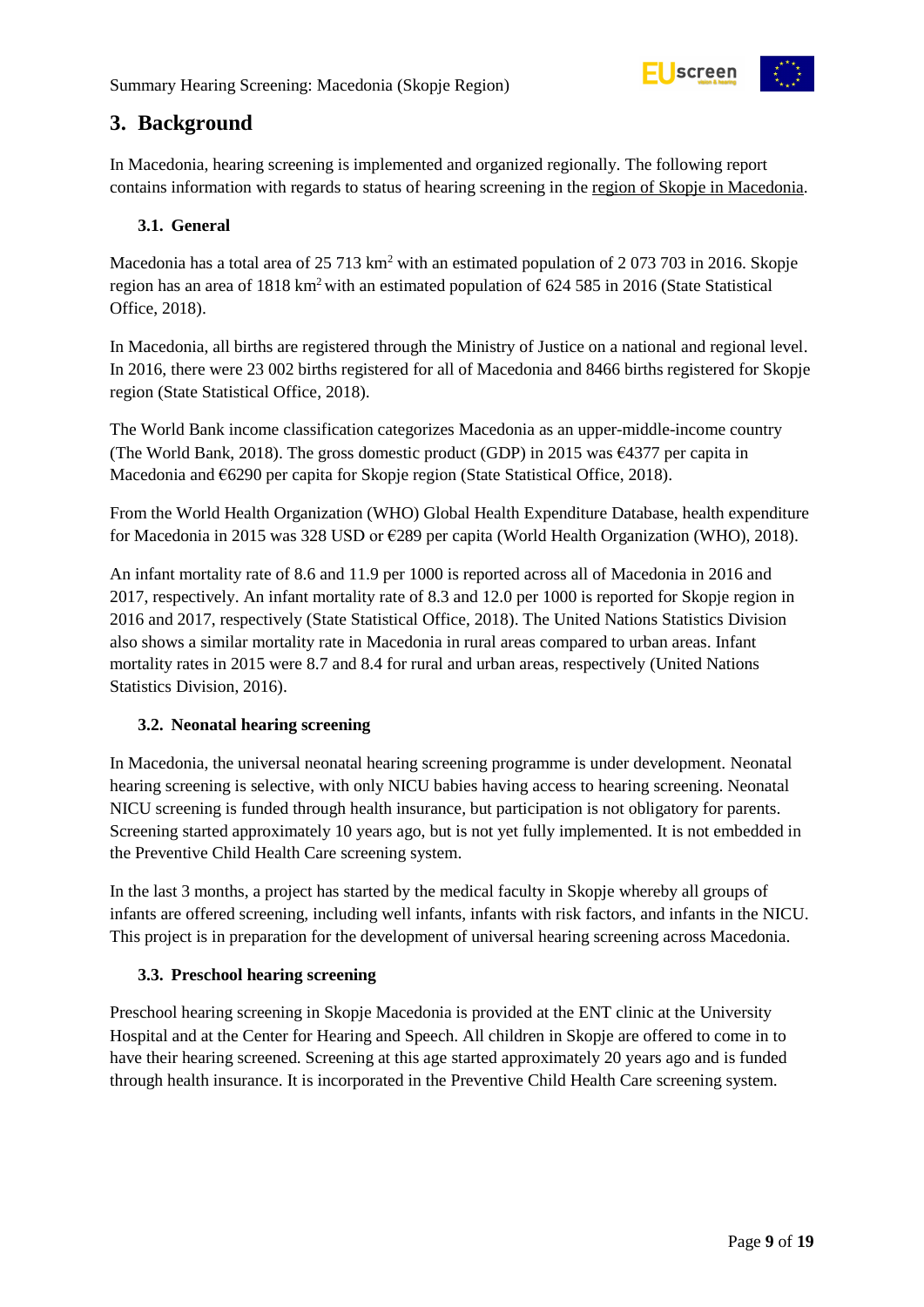

### <span id="page-9-0"></span>**4. Guidelines & Quality Control**

There are no national hearing screening guidelines for Macedonia. However, there is a protocol used for neonatal hearing screening for Skopje region.

Neonatal screening and revisions to the programme is decided on by the Macedonian Society of ENT doctors. The hearing screening protocol follows the standard European protocols and makes updates accordingly.

Quality assurance or data collection on hearing screening is not performed and there have been no annual reports or studies performed on hearing screening in Macedonia.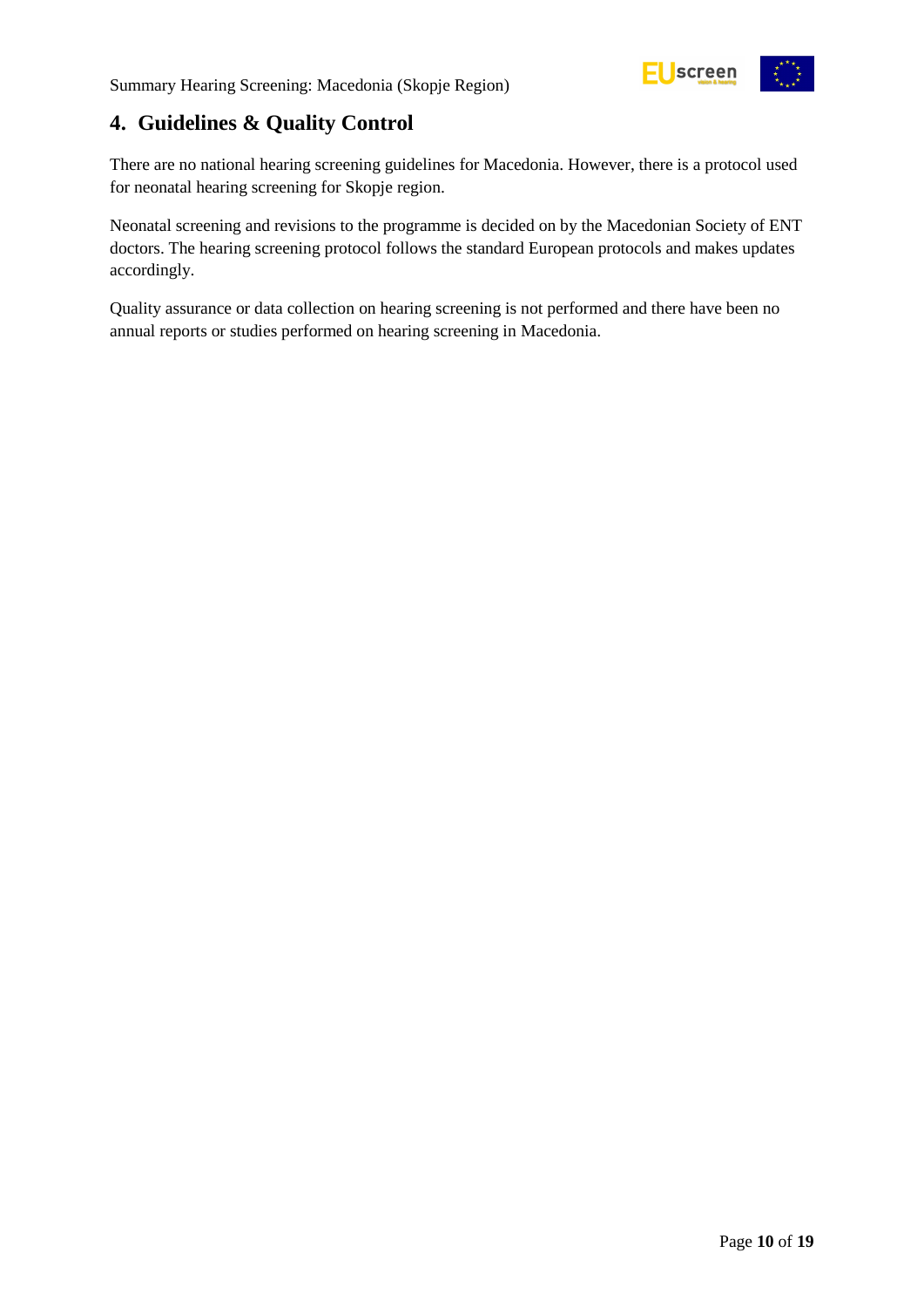

### <span id="page-10-0"></span>**5. Process: Screening, Diagnosis, Intervention**

#### <span id="page-10-1"></span>**5.1. Neonatal hearing screening**

In Skopje region, it is roughly estimated that around 6% of neonates are admitted to the NICU.

NICU babies are screened in the hospital. Families are invited to participate in screening via a letter provided to the parents.

In Macedonia, at-risk infants are defined as those with the following risk factors: prematurity, toxemia during pregnancy, lack of oxygen (anoxia), low APGAR scores, prolonged mechanical ventilation, low birth weight, viral infection, sepsis, hyperbilirubinemia, ototoxic exposure, family history of congenital hearing loss, or craniofacial anomalies. However, with regards to the current project, these infants with risk factors are not screened differently than NICU infants. Data are unavailable on the prevalence of CMV or meningitis in Macedonia.

At-risk babies should be screened before 5-6 months of age.

Hearing screening for well babies is currently being performed in the region of Skopje in Macedonia but not in other regions of Macedonia. In the past 3 months, well babies were added in the project for neonatal screening with support by the medical faculty in Skopje, Macedonia.

Macedonia is preparing screening in neonatal screening program to all groups of newborns; including healthy infants, infants at risk, and infant which are at the NICU.

The target condition for screening for at-risk babies is not quantified but is only according to the OAE results.

#### <span id="page-10-2"></span>**5.2. Neonatal diagnostic assessment**

Infants referred from neonatal hearing screening to diagnostic assessment are tested with a combination of expanded audiological assessment including diagnostic ABR (testing from 70 to 40 dB nHL) and behavioral assessment, as well as tests of middle ear function using acoustical impedance /admittance.

The diagnostic assessment is completed around 3-4 months of age and should be completed by 6-7 months of age.

#### <span id="page-10-3"></span>**5.3. Preschool hearing screening**

Preschool hearing screening takes place at the Department of Audiology, ENT University Hospital or at the Center for Hearing and Speech. The target condition is not indicated; however, the referral criterion is 30 dB HL.

#### <span id="page-10-4"></span>**5.4. Intervention approach**

In Macedonia, treatment options available include grommets, hearing aids and cochlear implants. Infants are fitted with hearing aids from less than 6 months of age or older, and infants are fitted with cochlear implants from 1-2 years of age.

The hearing aid fitting criteria in Skopje, Macedonia is a hearing loss of at least 40-50 dB HL. Both bilateral and unilateral hearing loss are treated with hearing aids in Skopje, Macedonia.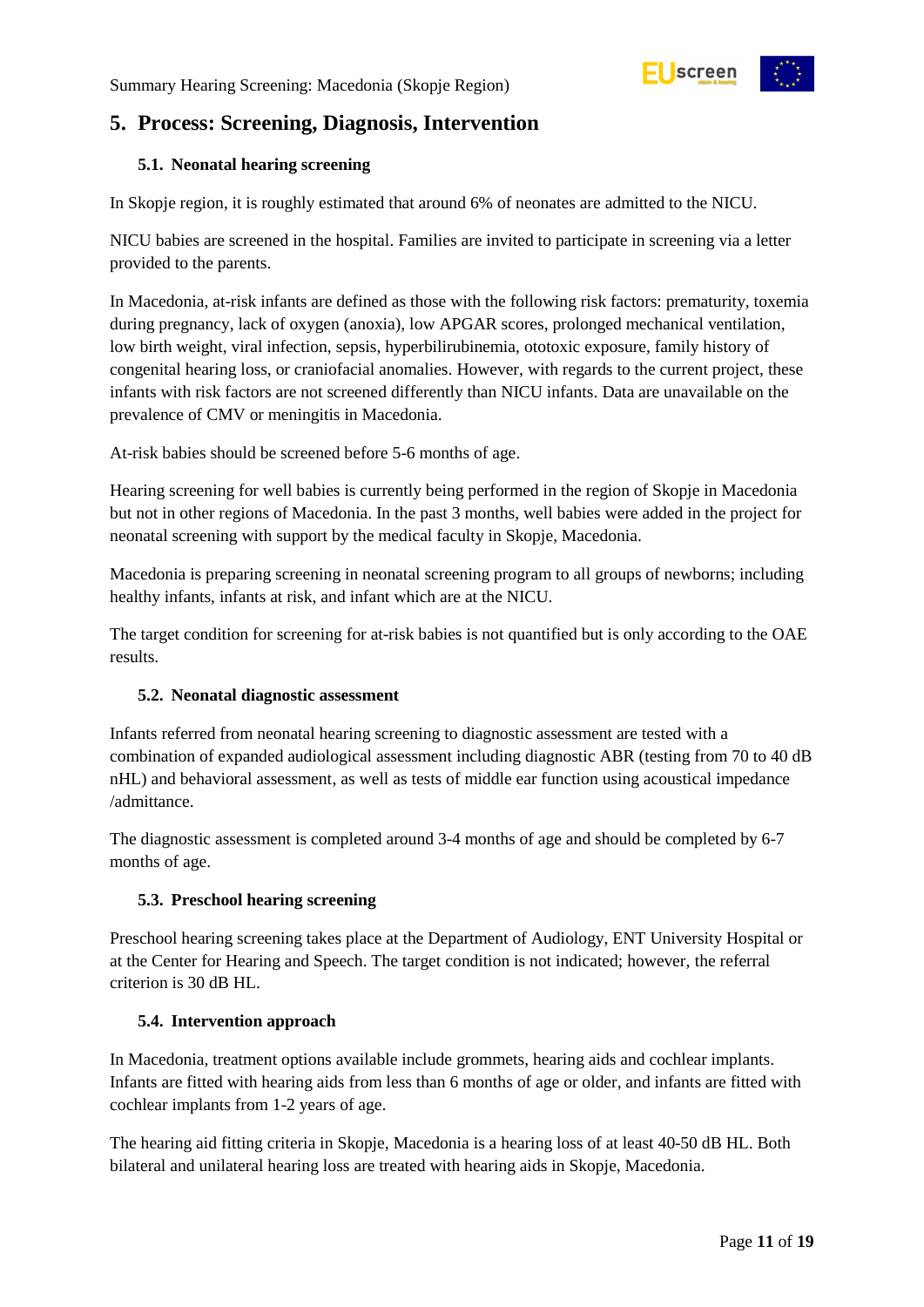

### <span id="page-11-0"></span>**6. Protocols**

Hearing screening protocols are described for neonatal hearing screening (well and at-risk) as well as for preschool hearing screening when applicable.

- The Test performed is the screening technique used
- The Age of the child is indicated in hours, days, months or years
- Referral criteria may be the lack of an OAE response at specified frequencies, a responsewaveform repeatability constant, the absence of an aABR response at a specified intensity, or an absent behavioural response at a specified intensity. Referral criteria may be defined within a protocol or limited based on the device used.
- The Device is the screening device used.
- Unilateral Referrals indicates whether children are referred if only one ear fails screening.
- The Location is where the screening takes place

#### <span id="page-11-1"></span>**6.1. Neonatal hearing screening (well)**

This screening process for well babies was recently implemented as a pilot project in the past few months. The pilot protocol for neonatal hearing screening for well babies is summarized in Table 1, whereby a 2-step OAE - OAE protocol is in effect. If the infant does not pass the OAE in one or both ears prior to discharge, a rescreening OAE is held at the age of 1 month.

|                  |                                  | <b>Referral</b> |               | <b>Unilateral</b> |                                  |
|------------------|----------------------------------|-----------------|---------------|-------------------|----------------------------------|
| <b>Test</b>      | Age                              | criteria        | <b>Device</b> | Referrals?        | Location                         |
| OAE1             | $2-3$ days /<br>Before discharge | 500-4000 Hz     | OtoRead       | Yes               | Maternity                        |
| OAE <sub>2</sub> | month                            | 500-4000 Hz     | OtoRead       | Yes               | ENT Dept,<br>University Hospital |

<span id="page-11-4"></span>**Table 1:** Screening process for well, healthy babies in Skopje, Macedonia.

#### <span id="page-11-2"></span>**6.2. Neonatal hearing screening (at-risk)**

For at-risk infants, the same protocol is followed as for well babies. There are no differences in the protocols.

Prior to 3 months age, only selective at-risk babies were screened using this protocol indicated in Table 1. However, just in few the recent months have well babies been included in the screening in Skopje, Macedonia. This is in preparation of a universal newborn hearing screening programme.

#### <span id="page-11-3"></span>**6.3. Preschool hearing screening**

Pure-tone audiometry is performed in the ENT department at the University Hospital and at the Center for Hearing and Speech in Skopje, Macedonia. Children age 5-6 years are invited for screening, which is performed by speech therapists.

<span id="page-11-5"></span>**Table 2:** Screening process for preschool-age children in Skopje, Macedonia.

|                      |           |                   | <b>Unilateral</b> |                |
|----------------------|-----------|-------------------|-------------------|----------------|
| <b>Test</b>          | Age       | Referral criteria | Referrals?        | Location       |
| Pure-tone audiometry | 5-6 years | 30 dB HL          | Yes               | Hearing Clinic |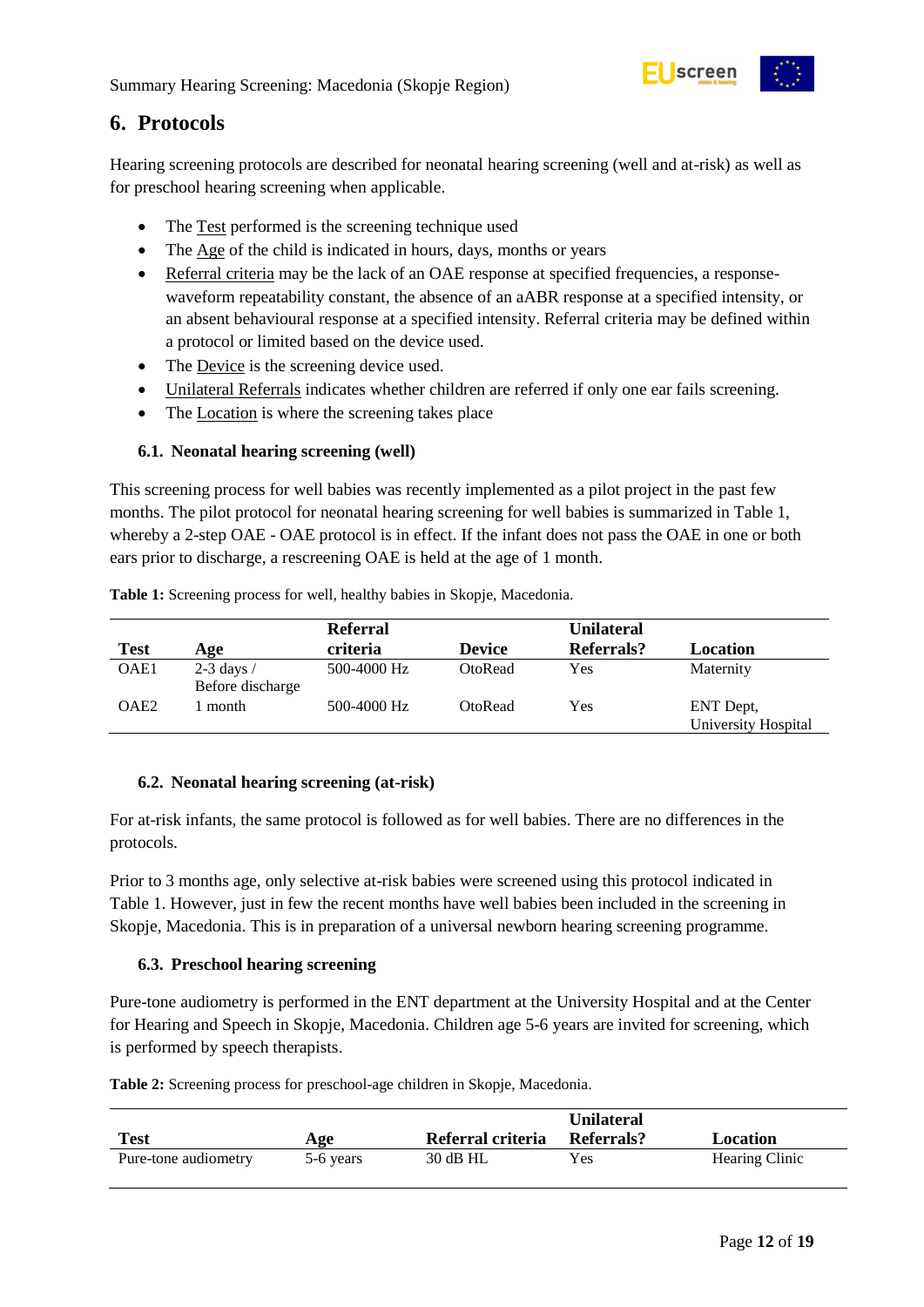

### <span id="page-12-0"></span>**7. Professionals**

#### <span id="page-12-1"></span>**7.1. Neonatal hearing screening (well)**

In Skopje, Macedonia, screening for well babies only started 3 months ago. So far, well-baby newborn screening has been performed by audiologists, as have been the case previously for at-risk infants. Audiologists education is one year in length, and a training programme is included specifically for learning about how to perform hearing screening. The training program is about knowing how to use the screening devices and how to prepare newborns for testing.

#### <span id="page-12-2"></span>**7.2. Neonatal hearing screening (at-risk)**

Screening of at-risk infants is also performed by audiologists. See 7.1 for training details.

#### <span id="page-12-3"></span>**7.3. Preschool hearing screening**

Preschool hearing screening is performed by speech therapists in Skopje, Macedonia.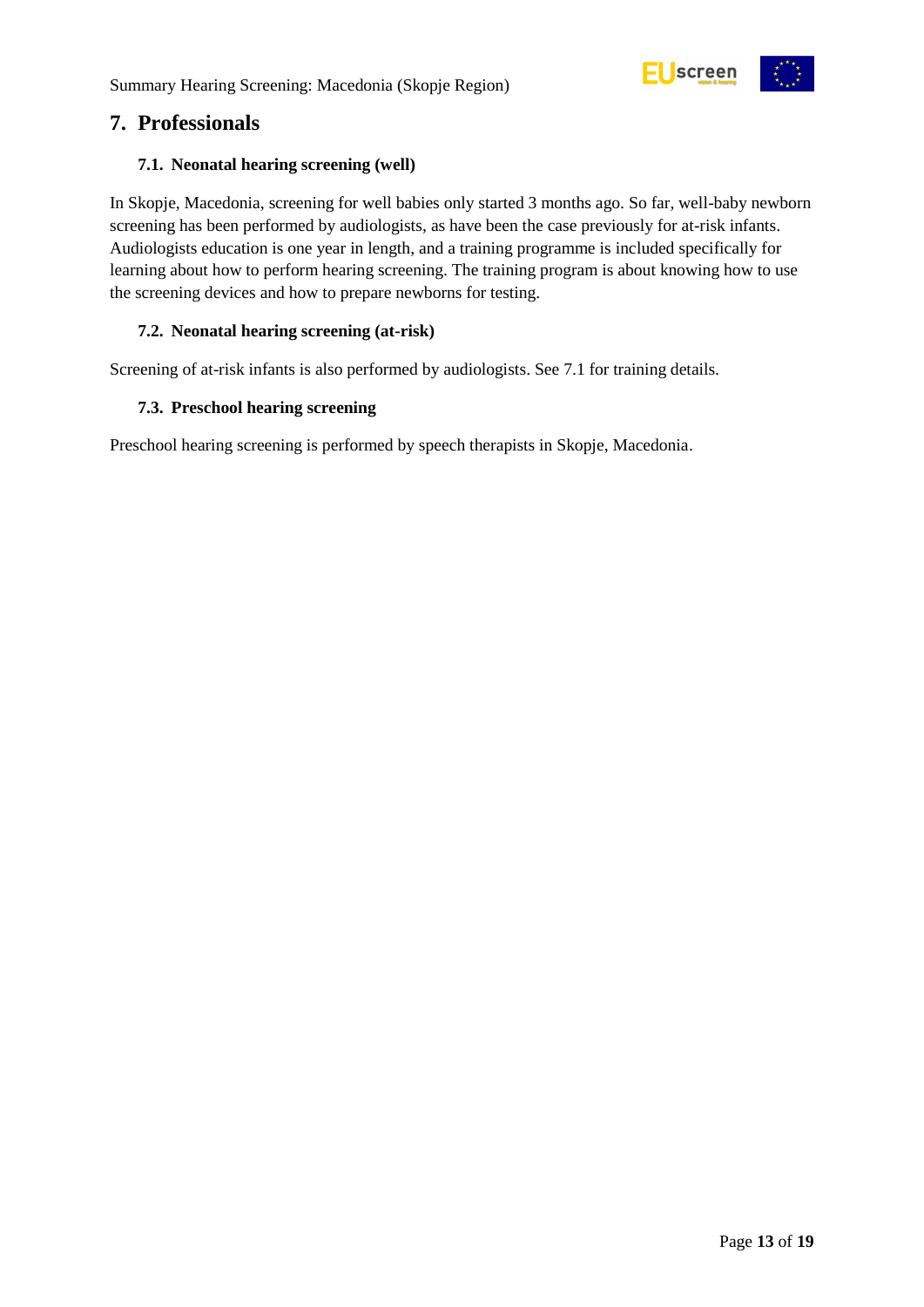

### <span id="page-13-0"></span>**8. Results: Neonatal Hearing Screening**

#### <span id="page-13-1"></span>**8.1. Coverage and attendance rates**

In Skopje**,** Macedonia, data are not collected on outcomes of hearing screening. Data are unavailable for coverage rates or attendance rates.

#### <span id="page-13-2"></span>**8.2. Referral rates**

Data are unavailable on passing or referral rates in Skopje, Macedonia.

#### <span id="page-13-3"></span>**8.3. Diagnostic assessment attendance**

Data are unavailable on the diagnostic assessment attendance rate in in Skopje, Macedonia.

#### <span id="page-13-4"></span>**8.4. Prevalence / Diagnosis**

Prevalence rates of permanent hearing impairment among neonates and preschool-age children are provided based on the statistical data of the ENT department in the University Hospital in Skopje, Macedonia. These figures are presented in Tables 3 and 4.

<span id="page-13-6"></span>**Table 3:** Prevalence rates (per 1000) of permanent neonatal hearing loss in Skopje, Macedonia (Internal data, ENT Dept., University Hospital).

|                                                        |                 | <b>Bilateral</b> | Unilateral      |                 |
|--------------------------------------------------------|-----------------|------------------|-----------------|-----------------|
|                                                        | $\geq$ 40 dB HL | $\geq 80$ dB HL  | $\geq$ 40 dB HL | $\geq 80$ dB HL |
| Prevalence per 1000<br>(ENT Dept. University Hospital) |                 |                  |                 | 10              |

<span id="page-13-7"></span>**Table 4:** Prevalence rates (per 1000) of permanent childhood hearing loss in Skopje, Macedonia (Internal data, ENT Dept., University Hospital).

|                                                        | <b>Bilateral</b> |  |                                         | Unilateral |  |                   |
|--------------------------------------------------------|------------------|--|-----------------------------------------|------------|--|-------------------|
|                                                        | $>$ 25 dB        |  | $> 40$ dB $> 80$ dB $> 25$ dB $> 40$ dB |            |  | $> 80 \text{ dB}$ |
|                                                        | HL               |  |                                         |            |  |                   |
| Prevalence per 1000<br>(ENT Dept. University Hospital) | 30               |  |                                         |            |  |                   |

Out of the children diagnosed with hearing impairment after neonatal hearing screening, 50% are diagnosed with a bilateral hearing loss and 50% are diagnosed with a unilateral.

Out of those diagnosed bilaterally, 80% are diagnosed with a hearing loss  $\geq 80$  dB HL, and out of those diagnosed unilaterally,  $60\%$  are diagnosed with a hearing loss  $\geq 80$  dB HL.

The source of these data is the statistical data from the ENT department at the University Hospital, and cannot be externally verified.

#### <span id="page-13-5"></span>**8.5. Treatment success**

Not all eligible children are treated for hearing loss in Skopje, Macedonia. This is due to payment problems. Six children per year are fitted with cochlear implants in Skopje, Macedonia (ENT department, University Hospital).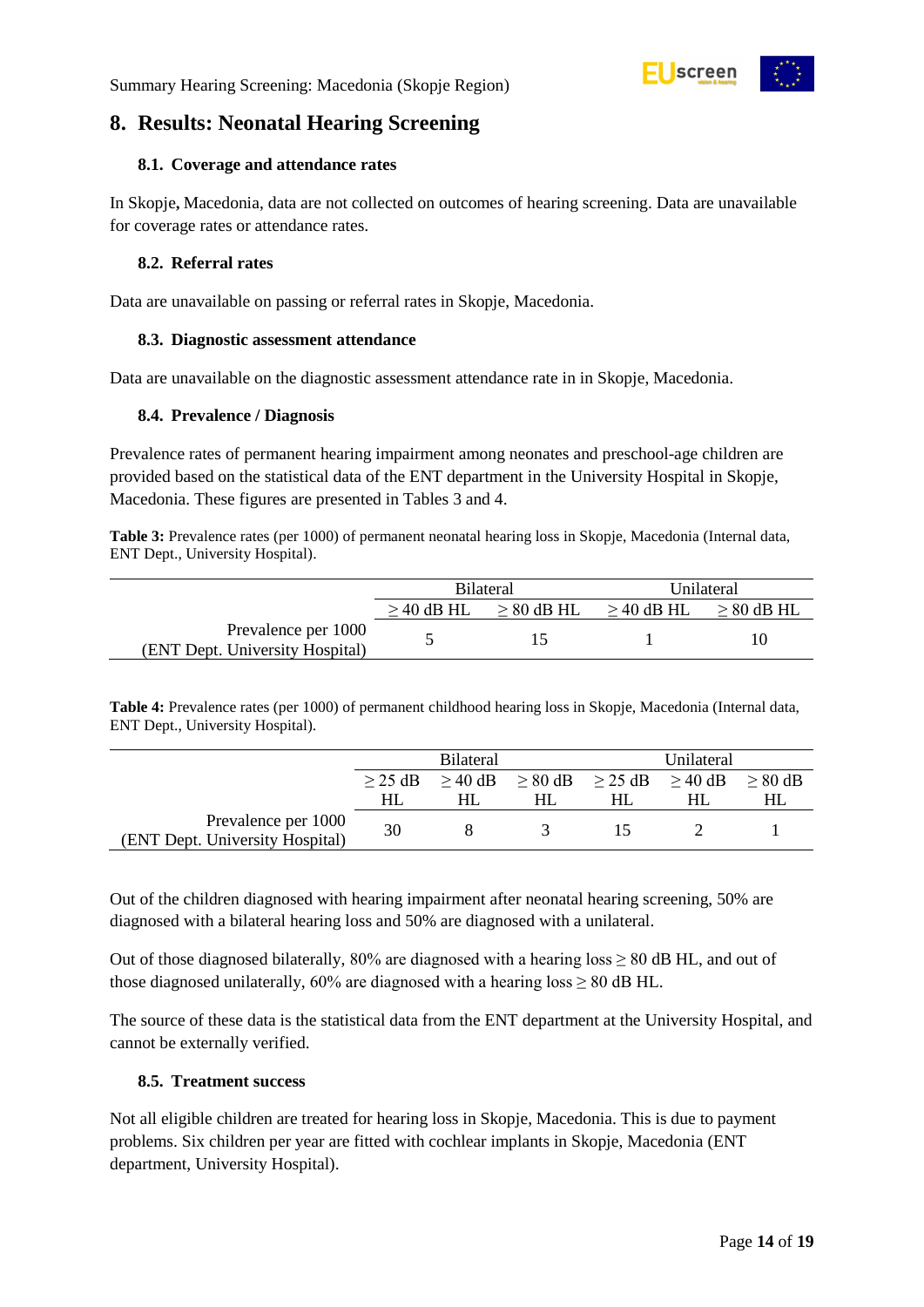

Summary Hearing Screening: Macedonia (Skopje Region)

#### <span id="page-14-0"></span>**8.6. Screening evaluation**

Data are unavailable regarding the outcome measures for neonatal hearing screening in Skopje, Macedonia, though a sensitivity of 80% was indicated.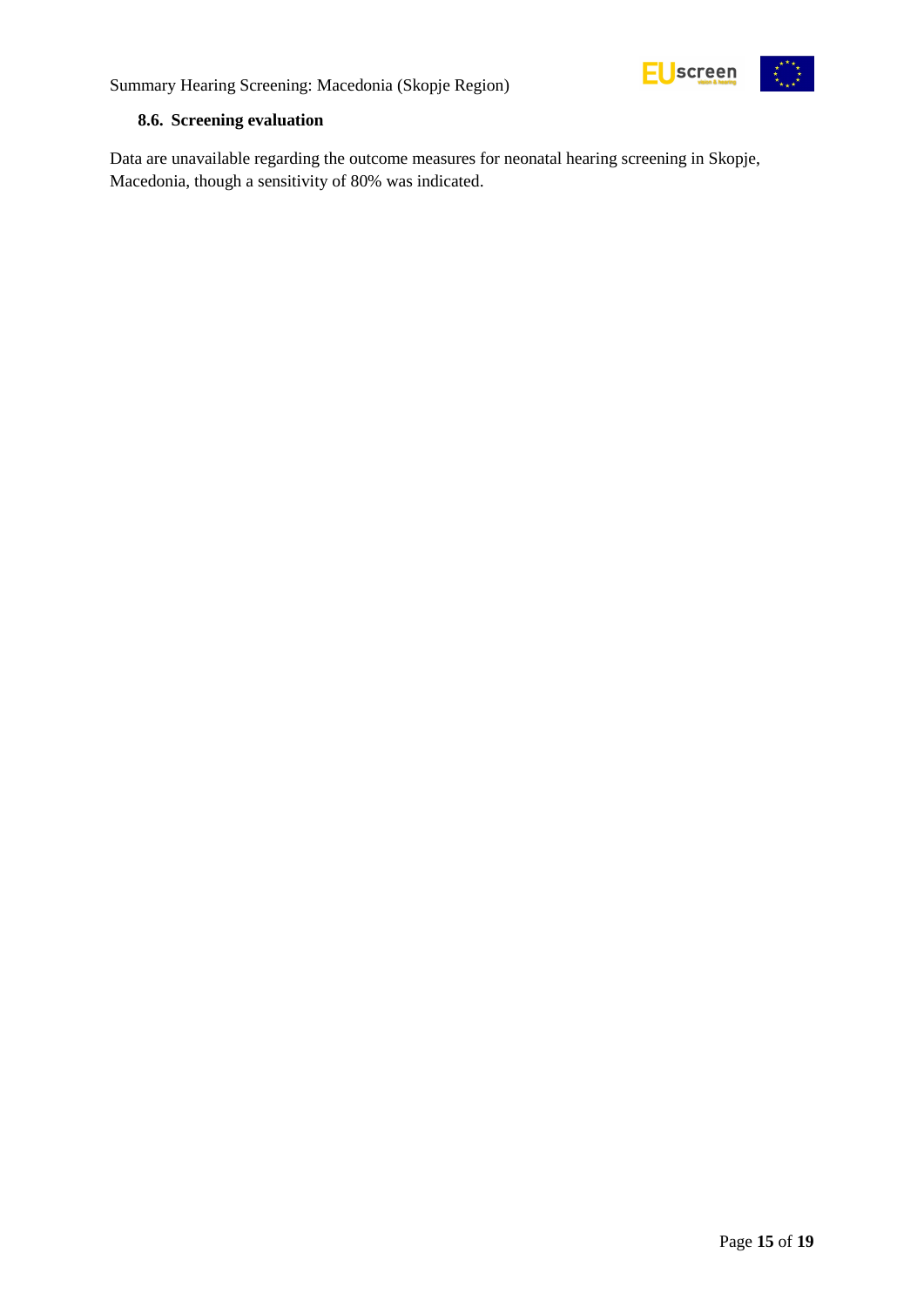



### <span id="page-15-0"></span>**9. Results: Preschool Hearing Screening**

#### <span id="page-15-1"></span>**9.1. Coverage and attendance rates**

Data are unavailable.

#### <span id="page-15-2"></span>**9.2. Referral rates**

Out of the preschool-age children that are screened, 20% are referred to a diagnostic audiological evaluation (ENT department, University Hospital).

#### <span id="page-15-3"></span>**9.3. Diagnostic assessment attendance**

Data are not available.

#### <span id="page-15-4"></span>**9.4. Screening evaluation**

Data are not available.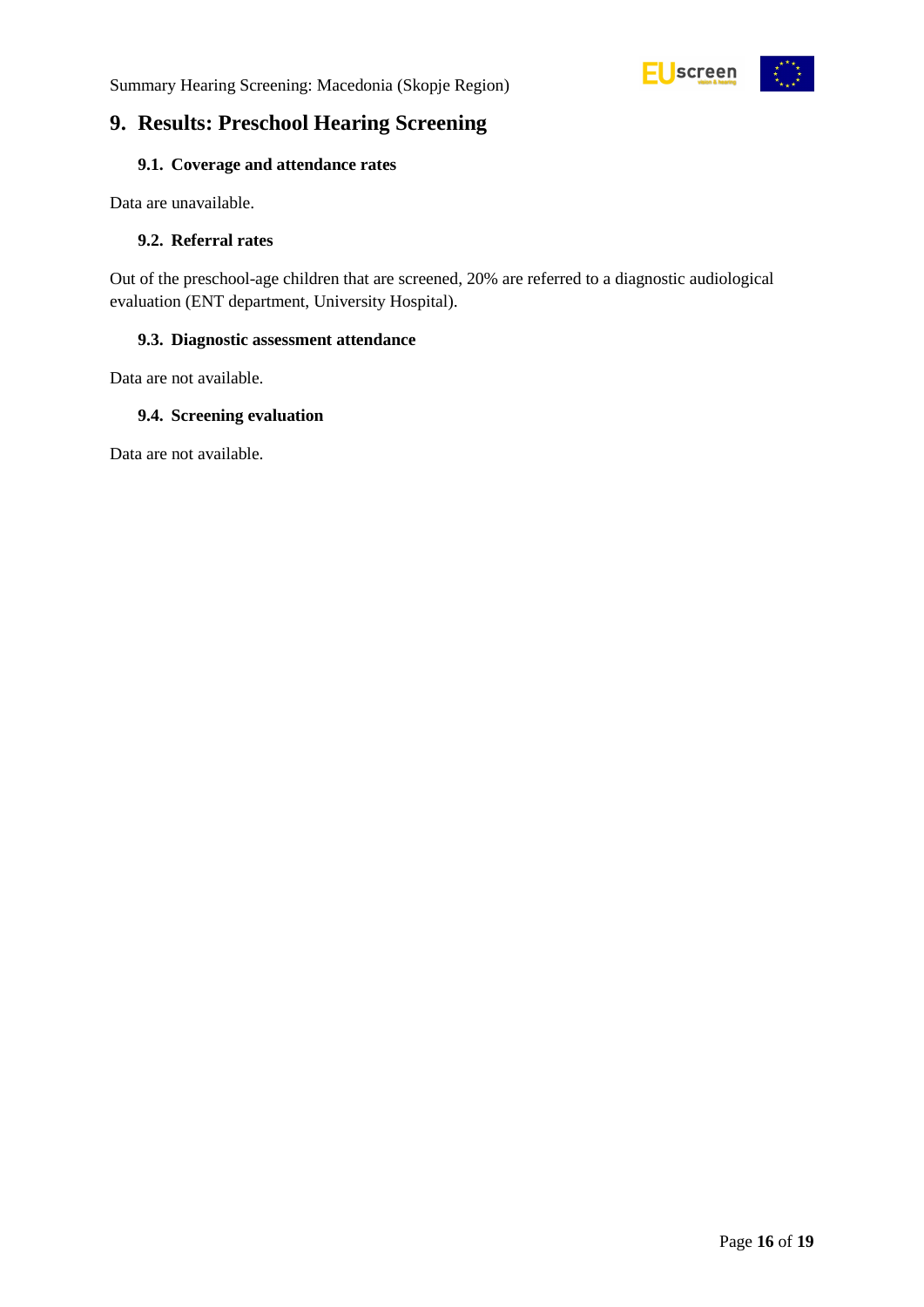

### <span id="page-16-0"></span>**10. Costs: Neonatal Hearing Screening**

There has not been a cost effectiveness analysis completed in Macedonia.

#### <span id="page-16-1"></span>**10.1. Screening costs**

Data on neonatal hearing screening costs are unavailable and covered by health insurance.

#### <span id="page-16-2"></span>**10.2. Equipment costs**

The cost of a hand-held OAE screening device is not indicated. The cost of these devices is covered by Insurance Health Fund. The maintenance costs for these devices are about €7000 - 8000. The device is scheduled for replacement after 10 years. The costs of disposables for OAE screening and the costs of disposables for ABR are covered by Insurance Health Fund and not indicated.

#### <span id="page-16-3"></span>**10.3. Staff costs**

In Skopje region, Macedonia, there are 4 hearing screening professionals in total. Costs for training hearing screening professionals from leaving secondary education to qualification is  $\epsilon$ 30 000. The annual salary of a hearing screening professional is  $\epsilon$ 600 or  $\epsilon$ 20 per hour.

#### <span id="page-16-4"></span>**10.4. Diagnostic costs**

The cost for a diagnostic assessment is not provided.

#### <span id="page-16-5"></span>**10.5. Amplification costs**

The costs for hearing aid or cochlear implant intervention is not available.

#### <span id="page-16-6"></span>**10.6. Social costs**

There are 2 special schools for the deaf and hard of hearing in Macedonia; however, data are unavailable on costs of specialized or mainstream schooling.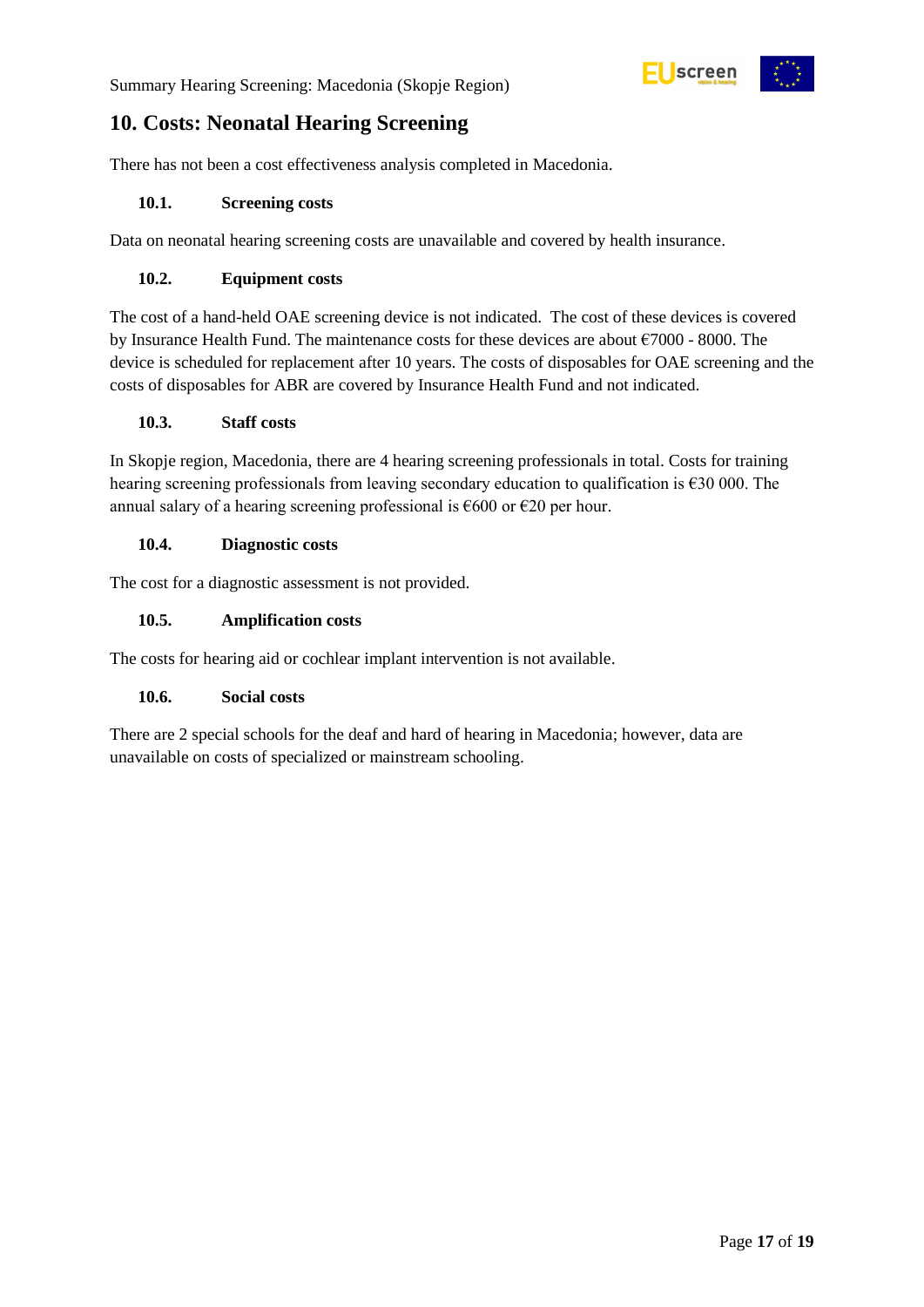

Summary Hearing Screening: Macedonia (Skopje Region)

### <span id="page-17-0"></span>**11. Costs: Preschool Hearing Screening**

### <span id="page-17-1"></span>**11.1. Screening costs**

Data are not available.

#### <span id="page-17-2"></span>**11.2. Equipment costs**

Data are not available.

<span id="page-17-3"></span>**11.3. Staff costs**

Data are not available.

#### <span id="page-17-4"></span>**11.4. Diagnostic costs**

Data are not available.